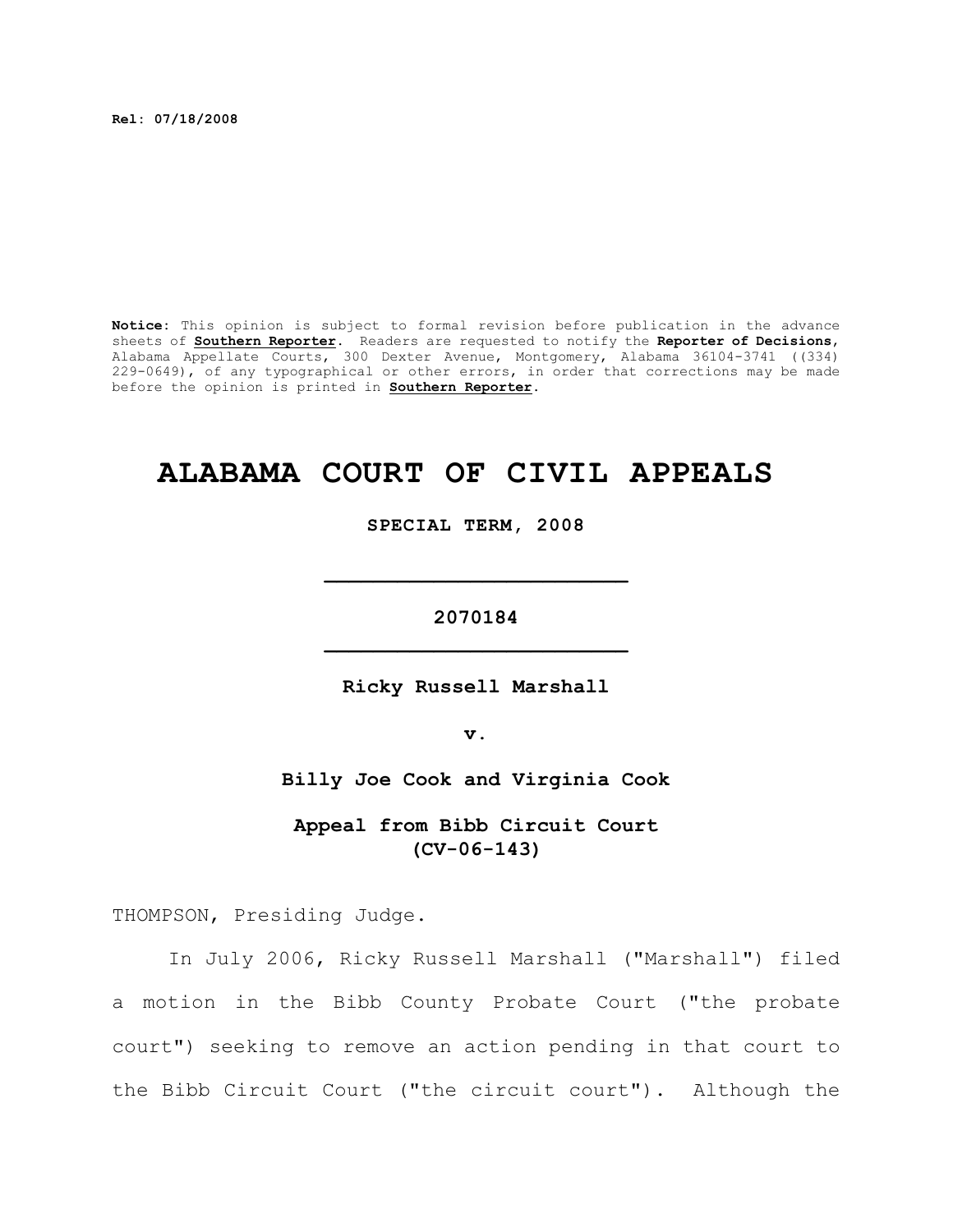record of the proceedings from the probate court is not before this court, the record on appeal demonstrates that a conservatorship estate had been created in the probate court for the benefit of Marshall's son, Justin Marshall ("Justin"), who was a minor child at the time the probate action was initiated. Justin's mother, Virginia Cook, and her husband, Billy Joe Cook, had been appointed co-conservators of that estate, and a guardian ad litem has been appointed for Justin.

It appears that Marshall sought in the probate court an accounting of funds the Cooks had disbursed from the conservatorship estate; Marshall alleged that the Cooks had wasted the assets of Justin's conservatorship estate. Although the record on appeal demonstrates that Marshall was treated as a party before the probate court, the record does not indicate whether Marshall asserted his claims in a representative capacity on behalf of Justin or whether Marshall proceeded in the probate court in his own name. Marshall's motion to have the probate action removed to the circuit court was made in his own name rather than in any representative capacity, and that motion was granted on August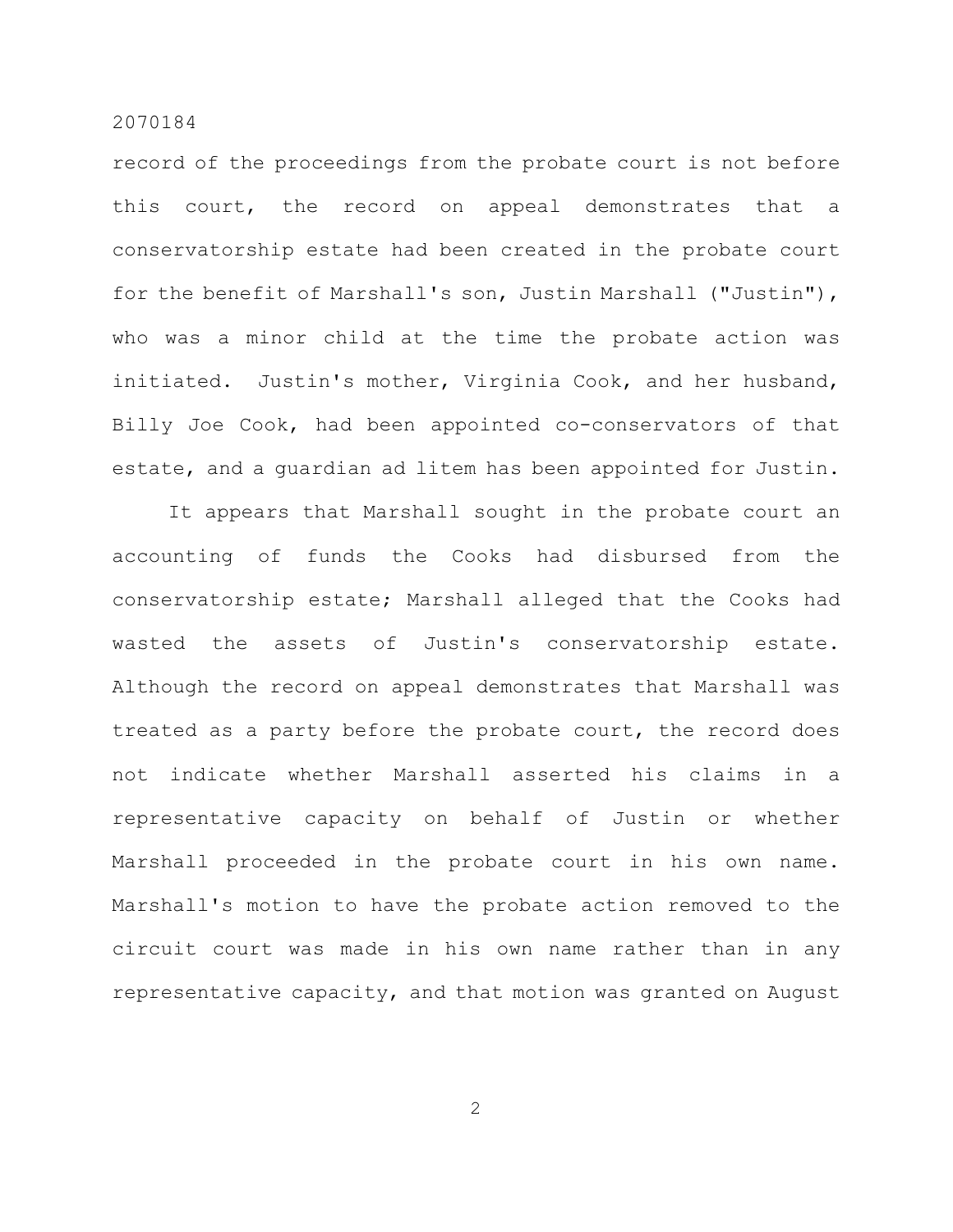21, 2006. It appears that Marshall was treated as a party asserting claims in his own name before the circuit court.

On September 17, 2006, Justin's guardian ad litem moved the circuit court for an order requiring the Cooks to file an accounting for the estate. The circuit court, on September 19, 2006, entered an order granting that motion and ordering the Cooks to file an accounting of the conservatorship funds within 30 days. On October 12, 2006, the Cooks filed an accounting in the circuit court; that accounting was not detailed and did not balance, and, therefore, Marshall continued to ask for a more detailed accounting that precisely explained the disbursements from the conservatorship estate.

On December 6, 2006, the Cooks and Justin filed in the Bibb Juvenile Court ("the juvenile court") a petition seeking to have Justin declared emancipated. The Cooks filed in the circuit court a motion seeking to stay the action pending in that court until the juvenile court had ruled on the emancipation petition. The circuit court granted the Cooks' motion for a stay. We note that shortly thereafter United States Fidelity & Guaranty Company ("USF&G"), the issuer of the surety bond for the Cooks in their capacities as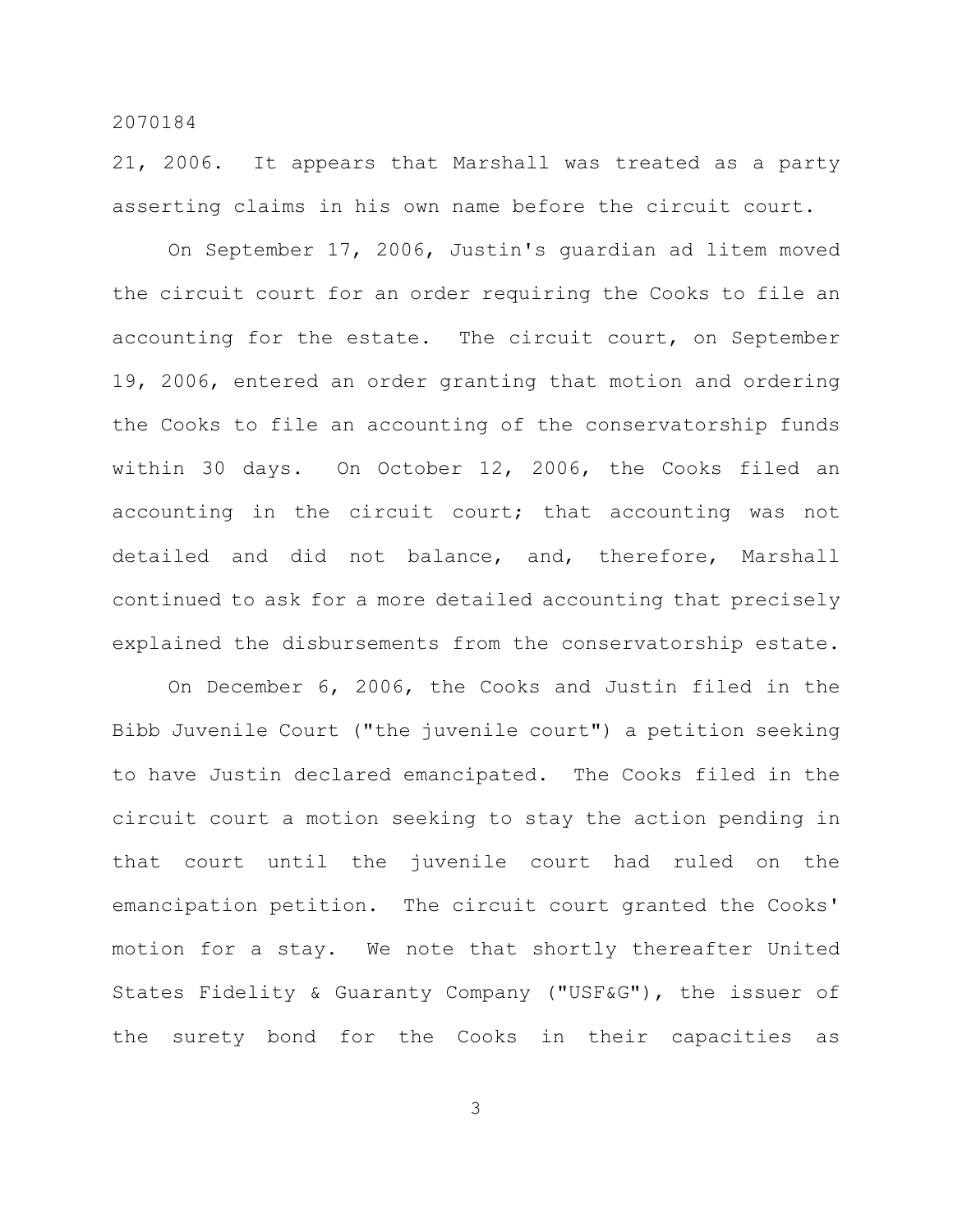conservators, filed a cross-claim against the Cooks in their action in the circuit court.

On April 6, 2007, the juvenile court denied the emancipation petition. Marshall filed a motion in the circuit court asking the circuit court to schedule a hearing; he submitted a copy of the April 6, 2007, juvenile-court order in support of that motion. It does not appear that the circuit court took any action on that motion.

On October 11, 2007, the Cooks and Justin filed a petition in the circuit court indicating that Justin had attained the age of majority on October 3, 2007, and asking for a final consent settlement of the conservatorship estate pursuant to § 26-5-12, Ala. Code 1975. That section provides:

"A conservator appointed by any court of this state for a minor or incapacitated person may, on the arrival of his ward at full age or on termination of the ward's incapacity or on removal of his ward's disabilities of nonage by a court of competent jurisdiction or, if the ward is married and has attained the age of 18 years, or if the ward has died, present a verified petition to the court in which the conservatorship is pending, praying for a final consent settlement by and between him and his ward, or the ward's personal representative, if the ward has died. If such consent settlement is agreed to by the ward, or the ward's personal representative, if the ward has died, by a written instrument, signed by him and acknowledged as conveyances of real estate are acknowledged, the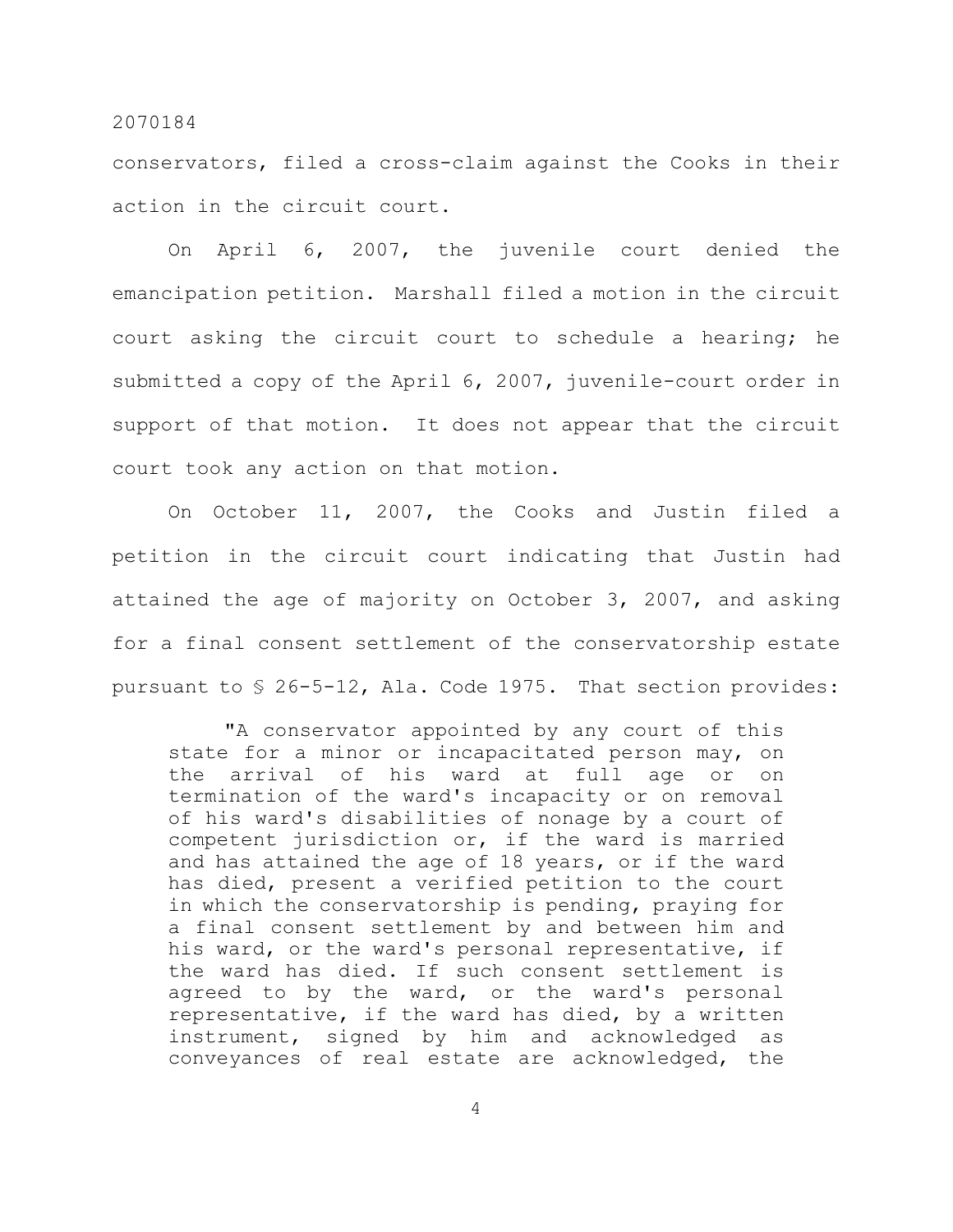court may approve such settlement without notice or publication or posting. The agreement of the ward, or the ward's personal representative, if the ward has died, may be expressed by joining in the petition with his conservator or by a separate written instrument.

"Any final settlement, so approved by the court shall have the same force and effect as other settlements made in compliance with the requirements of this article."

The circuit court conducted a hearing at which it heard the arguments of the parties. At that hearing, the guardian ad litem and the attorney for the Cooks represented to the circuit court that Justin wanted to enter into the consent settlement despite the fact that the accounting filed by the Cooks did not adequately explain the disbursements from the conservatorship estate. On October 22, 2007, the circuit court entered an order approving the proposed consent settlement and accepting that settlement in the place of an accounting. As part of its October 22, 2007, order, the circuit court also discharged USF&G from all further liability on its surety bond. Marshall filed a notice of appeal.

As an initial matter, we note that jurisdictional issues are of such significance that a court may take notice of them ex mero motu. Waite v. Waite, 959 So. 2d 610, 613 n. 2 (Ala.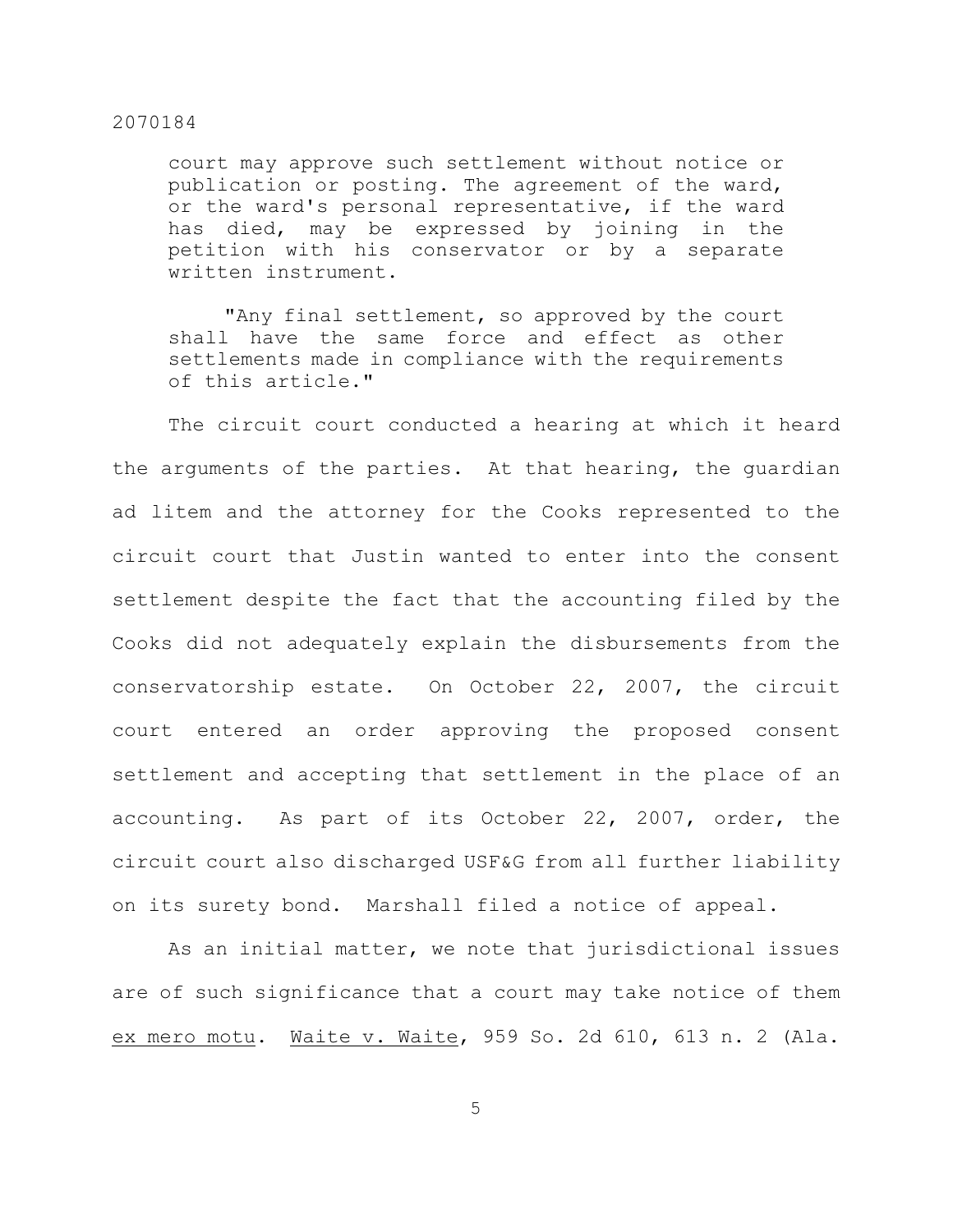2006); Ex parte Fort James Operating Co., 871 So. 2d 51, 54 (Ala. 2003). The absence of standing amounts to a jurisdictional defect. Waite v. Waite, supra. "Standing ... turns on 'whether the party has been injured in fact and whether the injury is to a legally protected right.'" State v. Property at 2018 Rainbow Drive, 740 So. 2d 1025, 1027 (Ala. 1999) (quoting Romer v. Board of County Comm'rs of the County of Pueblo, 956 P.2d 566, 581 (Colo. 1998) (Kourlis, J., dissenting)) (emphasis omitted).

In this case, Marshall challenges the order confirming the consent settlement between Justin and the Cooks. Marshall asks this court to remand the case for the circuit court to require the Cooks to submit a detailed accounting of the conservatorship estate and to hold the Cooks liable to the conservatorship estate for any unauthorized expenditures or misappropriated funds. Marshall has not alleged or demonstrated that he has any interest in the conservatorship estate; in other words, he has not demonstrated an injury to any of his legally protected rights. See State v. Property at 2018 Rainbow Drive, supra. Further, Marshall does not purport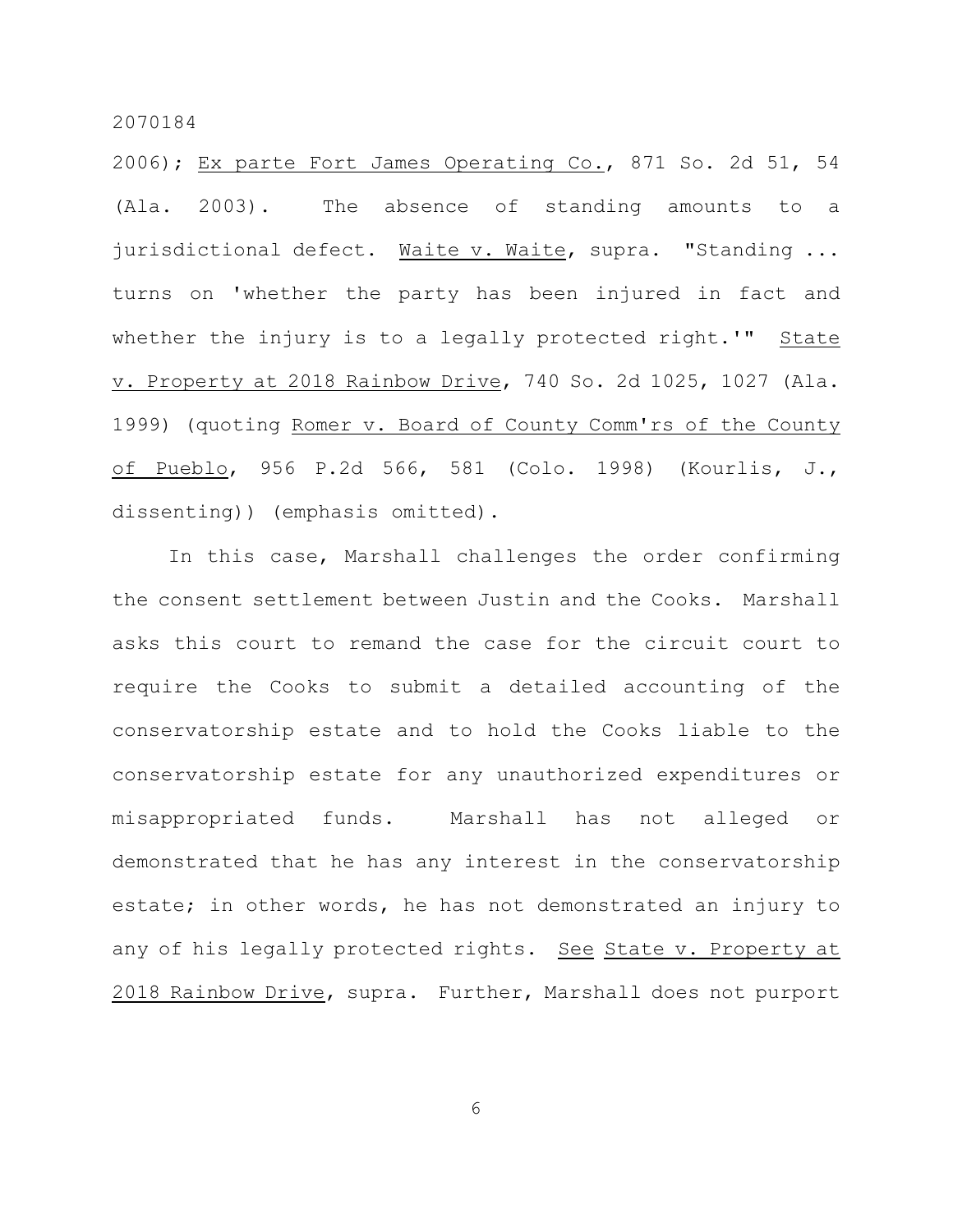to assert his arguments on Justin's behalf,<sup>1</sup> nor could he now that Justin has reached the age of majority.

"'"[A] litigant may not claim standing to assert the rights of a third party."' Ex parte Izundu, 568 So. 2d 771, 772 (Ala. 1990) (quoting Jersey Shore Med. Ctr.-Fitkin Hosp. v. Estate of Baum, 84 N.J. 137, 417 A.2d 1003 (1980)). 'A party lacks standing to invoke the power of the court in his behalf in the absence of a "concrete stake in the outcome of the court's decision."' 568 So. 2d at 772 (quoting Brown Mech. Contractors, Inc. v. Centennial Ins. Co., 431 So. 2d 932, 937 (Ala. 1983))."

Lott v. Eastern Shore Christian Ctr., 908 So. 2d 922, 932 (Ala. 2005).

Marshall has not alleged or demonstrated that he has any individual interest in the outcome of any accounting of or reimbursement to the conservatorship estate. Accordingly, even assuming, for the sake of argument, that Marshall had standing in the circuit court at some points during this litigation, it is clear that Marshall has no standing to prosecute his appeal in this court. Accordingly, we dismiss the appeal. See City of Birmingham v. George, [Ms. 2050179, May 11, 2007] \_\_\_\_\_ So. 2d \_\_\_\_, \_\_\_\_\_ (Ala. Civ. App. 2007) ("Because we conclude that the City does not have standing to

 $1$ Justin had a guardian ad litem when he was a minor.